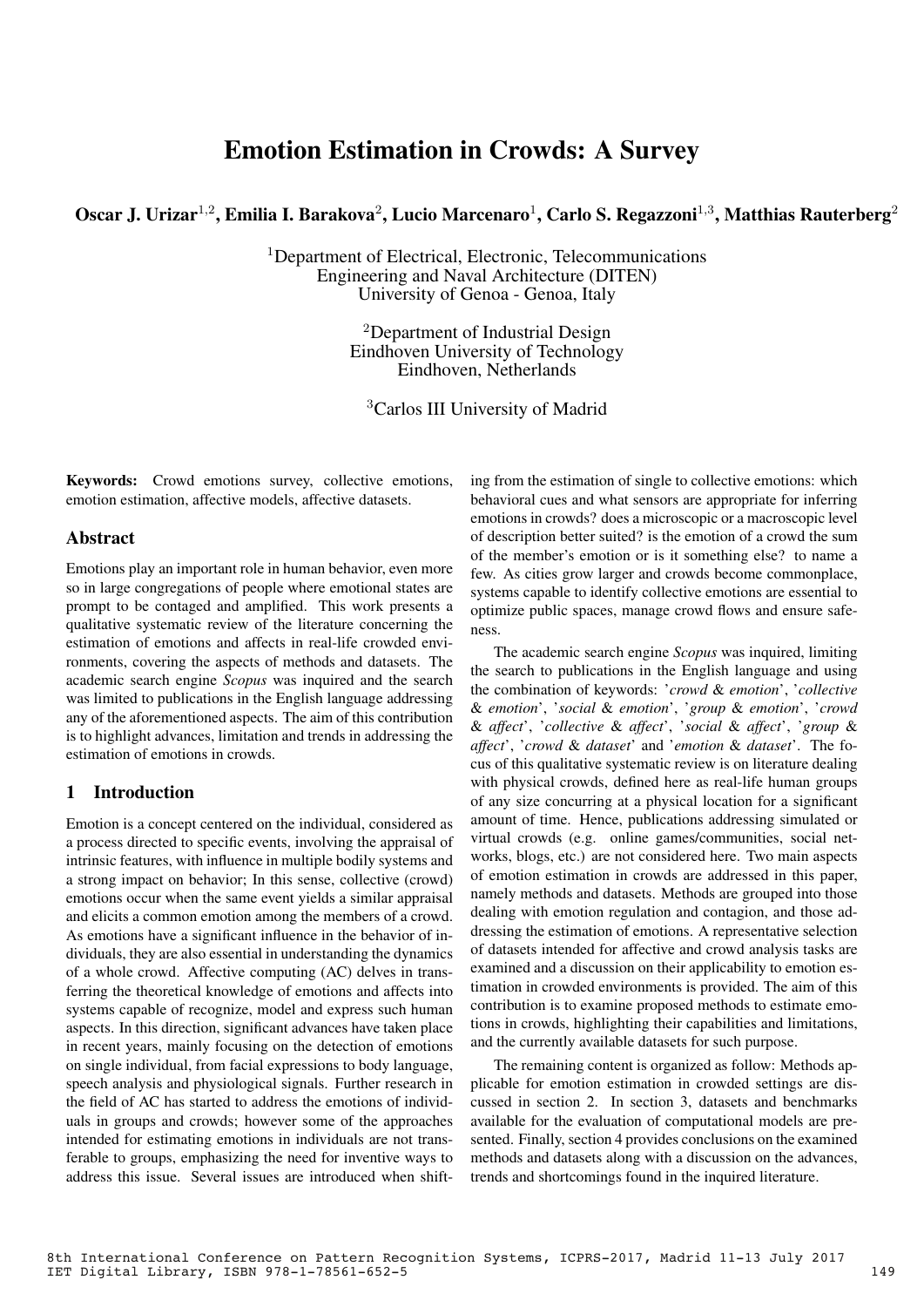# 2 Methods

Several methods addressing emotions have been proposed, some simulate the emotional behavior of crowds, whereas others aim to analyze and understand it from real-world measurements. This survey focuses on the later kind of models, excluding methods that are not applicable to real crowds and focus purely on simulations.

#### 2.1 Emotion Regulation and Contagion

An important aspect in understanding the dynamics of emotions in groups and crowds concerns the problem of whether and how these spread or amplify across individuals in a group. Inspired on neural mechanisms revealed by the recent work of Damasio [1], the authors of [2] and [3] propose ASCRIBE, an agent-based model to describe the interplay of mental states (*emotions*, *beliefs* and *intentions*) of individuals in the decisionmaking process under stressful situations. ASCRIBE is defined as having an external and internal level of operation; at the external level it incorporates mechanisms for mirroring mental states between individuals, at the internal level it describes how emotions and beliefs affect each other and how both affect a person's intentions. The model was put to the test by simulations and an empirical study case that compared four models and showed the ASCRIBE model to yield higher prediction accuracy. Expanding the concepts applied in the ASCRIBE model, the multi-agent-based model presented in [4] formalizes several concepts of emotion contagion spirals based on fundamental aspects at the individual level: the senders current emotional state and the extent to which the sender expresses the emotion; the strength of the communication channel from sender to receiver; the receiver current emotional state, its openness or sensitivity for the received emotion, bias to adapt emotions upward or downward and tendency to amplify emotions. Although no empiric validation is provided, the model is tested with simulations and mathematical analysis, and it produced interesting emerging patterns identified in psychology literature such as the upward and downward emotion spirals. Further studying the role of emotions in the decision-making process under stressful situations, and with similar concepts to ASCRIBE, an adaptive agent model for affective social decision making is proposed by Manzoor et al in [5] and later extended in [6] to account for emotion regulation and contagion. This model incorporates Hebbian learning principles to adapt the agent's decision-making process, but as found in the experiments conducted, it did not yield significant discrimination in the agent's decisions. Regulation is approached by antecedentfocused strategy (regulation before an emotional response has an effect on behavior), modeling it as a dynamic interaction between internal mental states and contagion is implemented as described in [4].

#### 2.2 Emotion Estimation

Focusing on the task of emotion estimation, the framework introduced in [7] addressed the recognition of individuals' membership and emotions within a group setting by means of multi-

modal analysis of facial and body expressions. Faces are represented by facial landmark trajectories and extended volume Quantised Local Zernike Moments (QLZM) [8], and encoded into Fisher Vector (FV) [9] representations as input to a Gaussian Mixture Model (GMM) classifier to recognize emotions in arousal and valence dimensions. The framework was tested with a self-collected dataset of 3 groups of 4 individuals each, monitored while watching a movie. The proposed approach vQLZM-FV outperformed the compared methods, namely Facial landmarks, body HOG and body HOF. Although this approach focused on investigating the affective response of individuals while watching long-term videos, it is theoretically applicable to crowds under the assumptions that crowd members' face and body are visible for a long-enough interval and within an acceptable resolution.

The authors of [10] summarize their previous work on three bio-inspired probabilistic algorithms for perception of emotions from crowd dynamics. The first algorithm starts by partitioning the environment using an Instantaneous Topological Map (ITM) and a Dynamic Bayesian Network (DBN) is employed to model conditional interactions occurred in each subregion. these interactions are then converted into super states using a Self-organizing map (SOM) and the occurrence of these super states (events) are encoded by a Gausian mixture model as positive or negative emotions. The second algorithm starts with the detection of events, collecting them over time to obtain behavioral patterns which are then clustered into classes by means of a DBN; the distribution of these classes are modeled using GMM, building one model for positive and one for negative emotions, to finally detect the emotional state by a likelihood ratio test. In the third algorithm the trajectory of single individuals are expressed as transitions (events) between subregions using a DBN and separated models are constructed for the event sequences labeled with a positive or negative emotion, to conclude with a log-likelihood test to determine the emotion according to the movement pattern exhibit by the individual. All three approaches are tested under a simulated scenario, showing the third algorithm to yield the highest emotion prediction accuracy according to the experiments conducted.

The authors in [11] propose a hierarchical Bayesian model aiming to describe the crowd both at the microscopic and macroscopic level. This approach uses pedestrians trajectories to create a topological map by means of a self-organizing map (SOM), dividing the environment into zones. At the microscopic level, the pedestrians trajectories are described as a Markov process transitioning between zones, and behaviors are modeled according to the origin and destination; each behavior is assigned an emotional label (positive, neutral or negative) according to the time required to reach the estimated destination. At the macroscopic level, the crowd is described by a vector state counting the number of people in each zone at a given time, a second SOM clusters and reduce the dimension of the state vectors to describe the dynamics of the crowd as a Markov process; finally the emotion of the crowd is assigned to be the predominant one as displayed by single individuals. This method is validated by a simulated crowd under different levels of crowd density and multiple behaviors.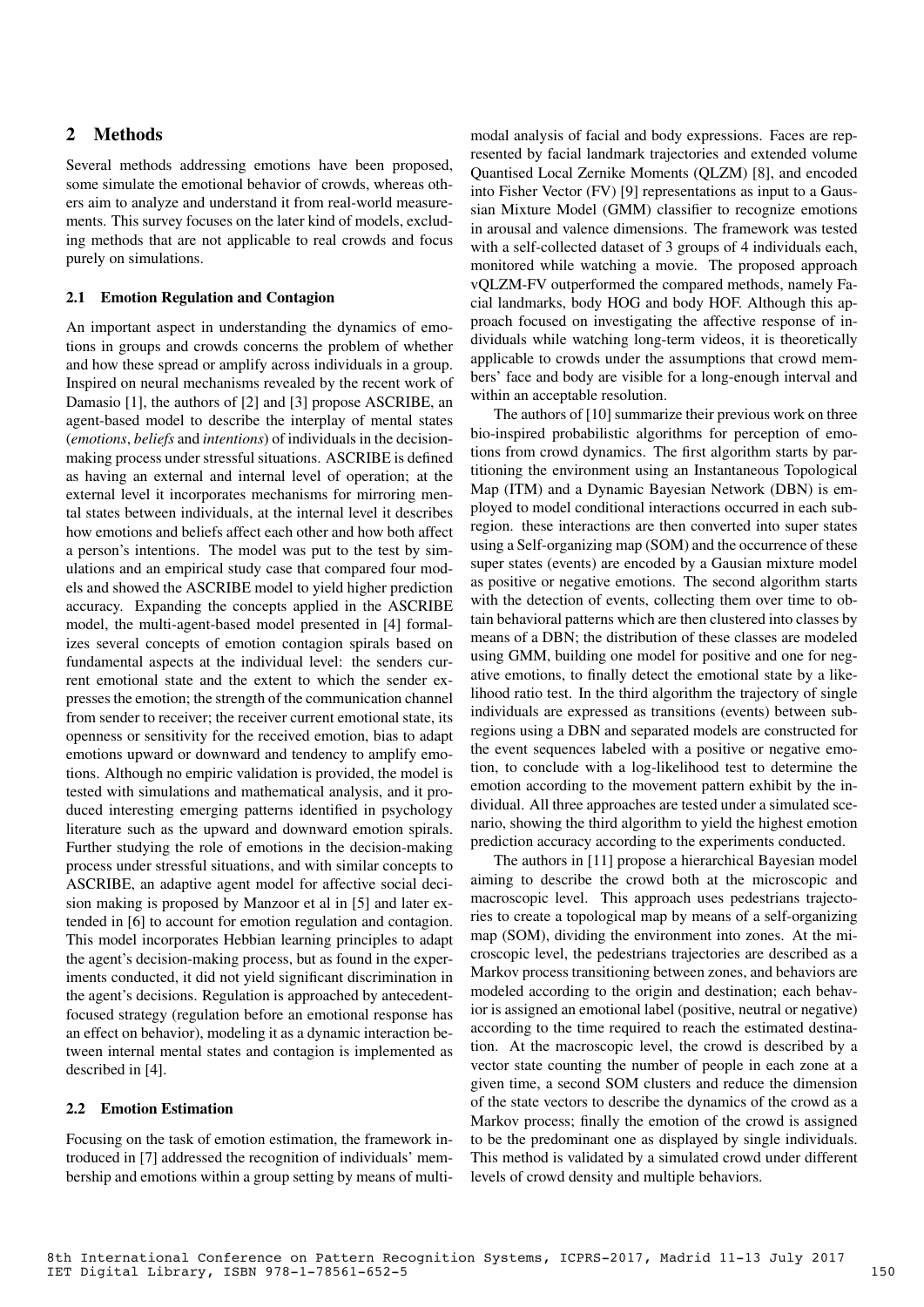## 3 Datasets

A common test bed is essential to measure and compare performance among different methods. This section examines two types of datasets, those designed for affective states recognition and those intended for crowd analysis. The objective is to determine whether the reviewed datasets are suited to test computational models dealing with emotion estimation in crowds, for which a discussion is provided in section 4. The datasets considered in this section are not exhaustive but rather representative of the diversity available for such tasks. Both groups of affective and crowd analysis datasets are listed in tables 1 and 2 respectively.

## 3.1 Affective Datasets

This subsection considers datasets intended for all kinds of affective tasks, not limiting to those fitted for crowds and using different sensors and ground truth formats in order to provide a comprehensive view of the available options.

Delving in the task of detecting emotional states, facial expressions have become a popular choice due to their universality and intrinsic relation to emotions [12]. By means of conventional cameras and in a controlled environment, the datasets CMU [13] [14] and FER-2013 [15] collected static images of facial expressions from participants who were requested to act different emotional states following the discrete emotions scheme [16]. Aiming to simplify the collection of static images and to reach a greater number of participants, the authors of the Gamo dataset [17] made use of a web-based interface were participants play a game by performing specific facial expressions captured by a web camera. Progressing from static images only, the CK+ dataset [18] provides sequences of images where participants enact a series of facial expressions, and emotions are described in terms of facial action units [19].

Expanding the scope of behavioral markers, the dataset CREMA-D [20] contains short videos of participants displaying facial and vocal expressions for the study of multi-modal emotion expression and perception, whereas the dataset LIRIS-ACCEDE [21] [22] goes one step further and captures body expressions.

However, as the authors in [23] argue, using conventional 2D cameras lacks robustness as this kind of cameras are subject to poor illumination and changes in lighting conditions. In response, they propose the use of Kinetic cameras as these are able to capture depth, and produce a dataset containing 3D models of several participants performing multiple facial expressions. Moving from emotions (brief affective states) to moods (long term affective states), the work in [24] introduces the EMMA database which employs both 2D and kinetic cameras, and provides longer intervals of data capture as the dataset is intended for mood recognition.

Focusing on physiological measurements, the DEAP dataset presented in [25] [26] collected the electroencephalogram (EEG), electrooculogram (EOG), Galvanic skin response (GSR), blood volume pressure (BVP), temperature and respiration signals of participants. And a frontal video face was

recorded for some of those participants. One-minute long excerpts of music videos were used as the stimulus to elicit emotions along the four quadrants of the arousal-valence plane.

#### 3.2 Crowd Analysis Datasets

The fields of computer vision and crowd analysis are favored with an overgrowing importance and share a common interest in studying crowded environments, and as a result, multiple datasets have been produced. In compiling such datasets, cameras remain to be the preferred sensor for studying crowds due to the already widespread use of surveillance cameras in most public spaces.

Depending on the focus of study, datasets are designed to capture the desired circumstances. The popular dataset PETS 2009 [27] collected image sequences from multiple cameras with the aim to serve as a test bed for algorithms intended for people counting, density estimation, people tracking, flow analysis and event recognition. All the presented situations are mainly poor in terms of emotional behavior, except for the scenario S3 (event recognition) where an evacuation (rapid dispersion) is observed and can be associated to an emotional state of fear. The authors of CAD [28] recreated several normal collective behaviors adding the challenges of change in illumination and wavering trees in the background, however, the captured situations are not representative of any emotional behavior. Taking advantage of the large number of people attending the World Exposition of 2010 in Shanghai, the massive dataset Shanghai Expo 10 [29] was gathered. It provides a large amount of annotations at a regional level denoting crowd density, collectiveness and cohesiveness features under normal situations, but it lacks any relevance for inferring affective states. Focusing on groups and crowds, the authors of [30] present the Atomic Group Action dataset targeting the dynamics of group formation, yet no meaningful emotional behavior is exhibit. Rabiee's dataset [31] provides some emotional-rich situations such as panic and fight, although in a staged way. Finally, the S-hock dataset [32] focuses on the behavior of spectator crowds with rich annotations at the individual level, enabling the addition of further affective annotations although restricted to this type of crowds.

#### 4 Discussion

In developing a well-grounded computational model, some theoretical issues regarding emotions in crowds must be addressed. One is to establish a working definition of what exactly is meant when talking about a crowd (e.g. features, properties) as there is no consensual definition in the fields of psychology and sociology. Another related aspect is to state if a method is limited to function for certain types of crowds, as these emerge in very diverse contexts and exhibiting a wide range of behaviors. Finally, it is important to provide a definition of what is meant by emotion and the emotional theory employed (e.g. discrete emotions, valence-arousal). Is the purpose of the method to estimate the emotion of individuals within a crowd or the emotion of the crowd as a whole? Except for [11],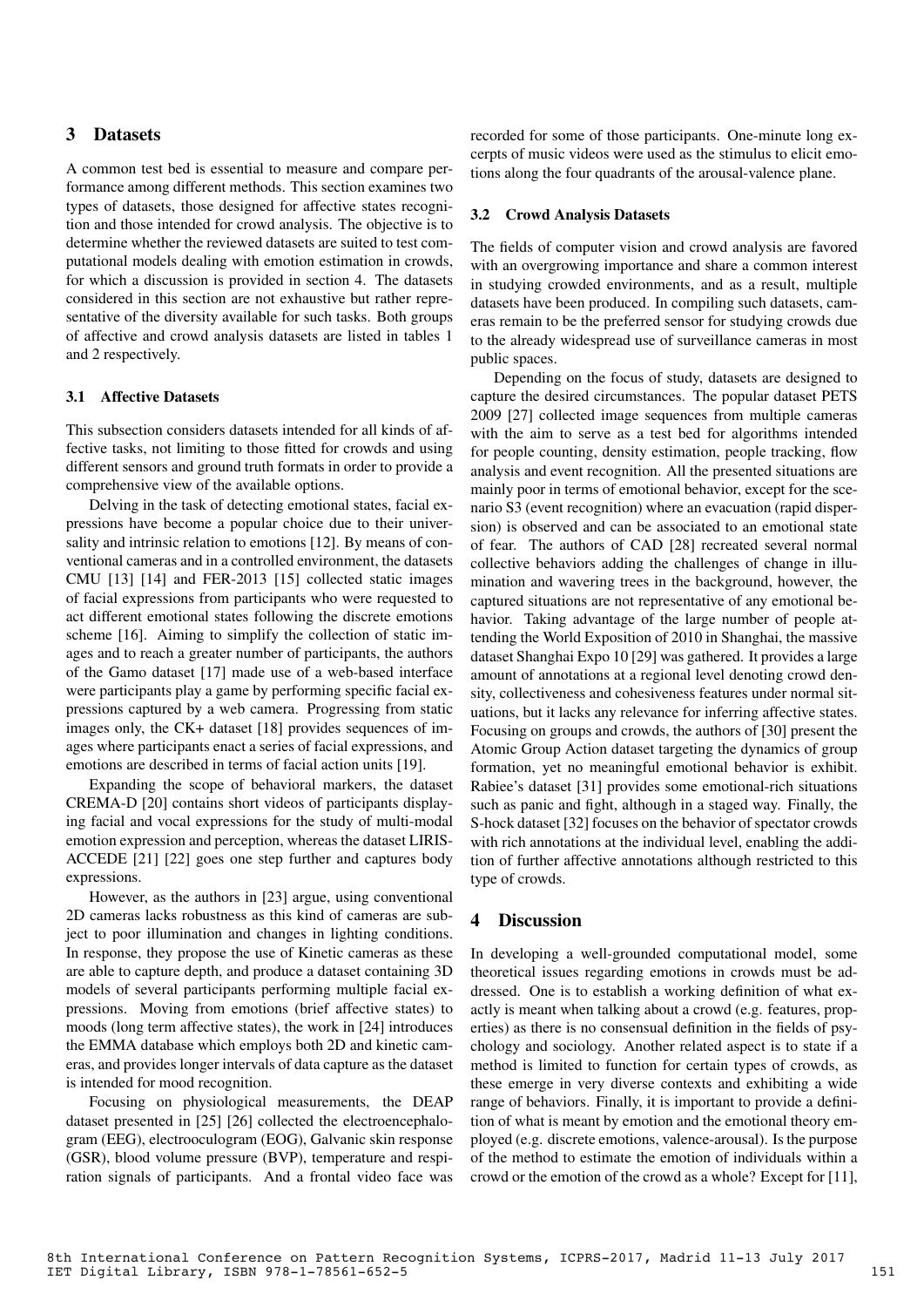| <b>Dataset</b>               | <b>Modality</b>                                      | <b>Sensory</b><br>Data                             | <b>Annotations</b>                                                 | <b>Naturalness</b>   |
|------------------------------|------------------------------------------------------|----------------------------------------------------|--------------------------------------------------------------------|----------------------|
| 3D Face Model [23]           | Facial expressions                                   | Kinetic camera                                     | Normal, happiness,<br>sadness, surprise,<br>anger                  | Acted                |
| $CK + [18]$                  | <b>Facial Behavior</b>                               | Image sequences                                    | Anger, disgust, fear,<br>happiness, sadness,<br>surprise, contempt | Acted                |
| CMU [13] [14]                | Facial expressions                                   | Static images                                      | Happiness, sadness,<br>anger, neutral                              | Acted                |
| <b>CREMA-D [20]</b>          | Facial and vocal<br>expressions                      | Camera                                             | Happiness, sadness,<br>anger, fear, disgust,<br>neutral            | Acted                |
| <b>DEAP</b> [25]             | Facial expressions,<br>physiological<br>measurements | EEG, EOG, GSR,<br>BVP, temperature,<br>respiration | Valence, arousal,<br>dominance, liking,<br>familiarity             | Induced              |
| <b>EMMA</b> [24]             | Facial and body<br>expressions                       | Camera, kinetic camera                             | Valence, arousal                                                   | Induced<br>and acted |
| FER-2013 [15]                | Facial expressions                                   | Static images                                      | Happiness, sadness,<br>anger, surprise, disgust,<br>fear, neutral  | Acted                |
| GaMo [17]                    | Facial expressions                                   | <b>Static Images</b>                               | Anger, disgust, fear,<br>happiness, neutral,<br>sad, surprise      | Acted                |
| LIRIS-ACCEDE <sup>[21]</sup> | Facial, vocal and<br>body expressions                | Camera                                             | Valence, arousal                                                   | Acted                |

Table 1. Affective Datasets

| <b>Dataset</b>               | <b>Modality</b>        | <b>Sensory</b><br>Data | <b>Annotations</b>                                                                                                                                          | <b>Naturalness</b> |
|------------------------------|------------------------|------------------------|-------------------------------------------------------------------------------------------------------------------------------------------------------------|--------------------|
| Shanghai<br>Expo 10 [29]     | Crowd<br>movement      | Camera                 | crowd density, collectiveness<br>and cohesiveness                                                                                                           | natural            |
| Rabiee's [31]                | Crowd<br>movement      | Camera                 | Panic, fight, congestion,<br>obstacle, neutral behaviors                                                                                                    | Acted              |
| PETS 2009 [27]               | Crowd<br>movement      | <b>Image Sequences</b> | Pedestrians' bounding box and location                                                                                                                      | Acted              |
| CAD [28]                     | Crowd<br>movement      | Camera                 | Bottleneck, departure, lane, arch/ring<br>and blocking crowd behaviors                                                                                      | Acted              |
| S-Hock [32]                  | Individual<br>behavior | Camera                 | People detection, head detection, head pose,<br>body position, posture, locomotion,<br>action/interaction, supported team,<br>best action, social relation. | Natural            |
| Atomic Group<br>Actions [30] | Group<br>actions       | Camera                 | Group-group actions (formation, dispersal,<br>movement) and group-person actions<br>(person joining, person leaving)                                        | Natural            |

#### Table 2. Crowd Analysis Datasets

the examined methods fail to provide a working definition of a crowd and implicitly indicate the type of crowd addressed by the method. Similarly, none provide a definition of emotion but the majority do indicate the emotional theory either implied or clearly stated. If a method is intended to estimate the emotion of individual crowd members then a definition as provided in the introduction of this paper is adequate; however, if a method

aims to estimate the emotion of a crowd as a whole, a more clear definition is necessary.

The examined methods tend to model emotions in crowds either at the individual level (microscopic) or at a global (macroscopic) level. Microscopic models describe collectives at the individual level, modeling the emotions, behavior, actions and decisions of single crowd members. Macroscopic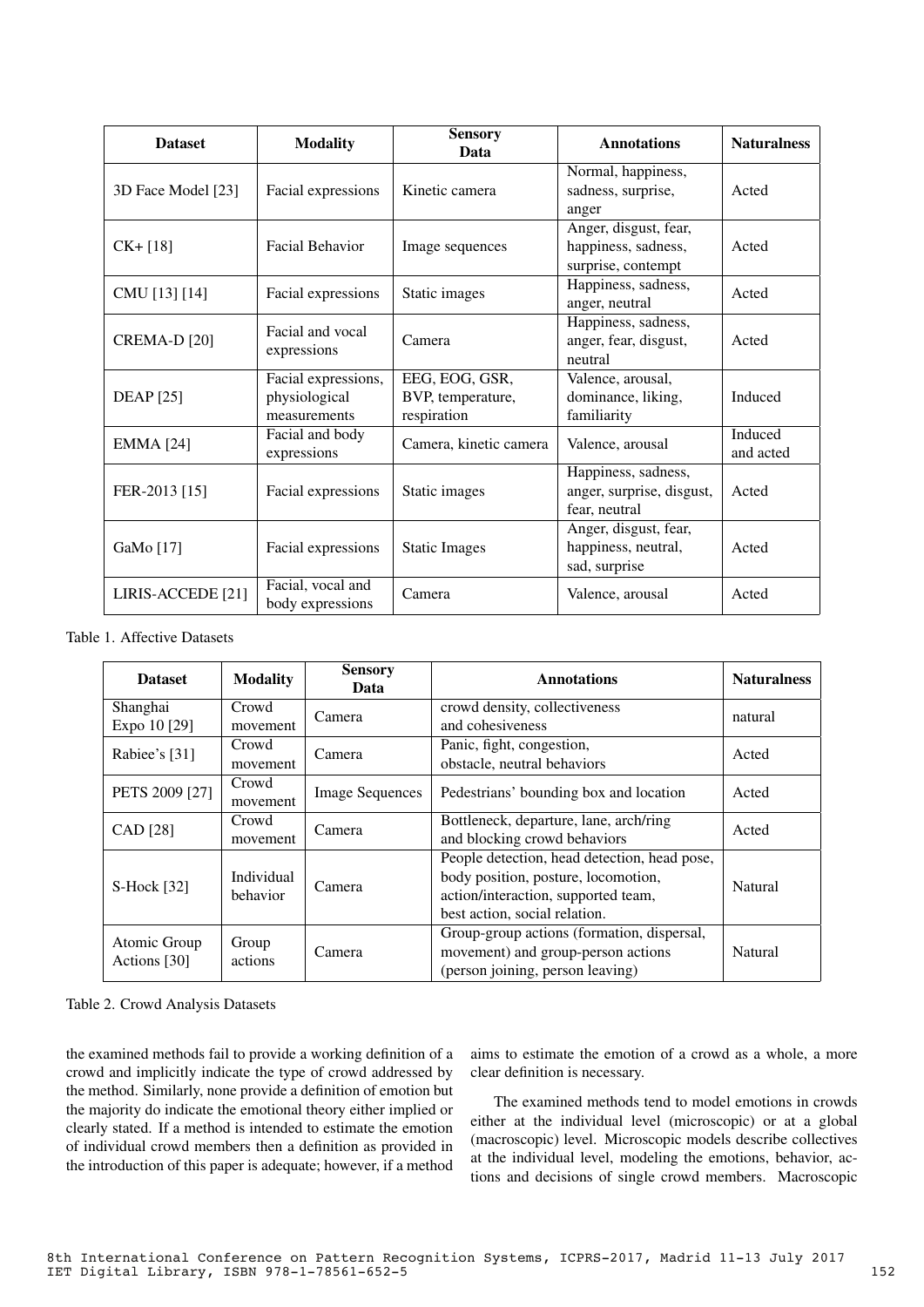models examine the crowd as a whole and describe it by means of global features, as a single entity evolving over time. On its own, both the microscopic and macroscopic models ignore important aspects of a crowd. Microscopic models are unable to capture the collective aspects of emotions in crowds, whereas macroscopic models fail to describe the interaction among individuals that foment the emergence of emotions. When capturing the affects of a crowd, an appropriate model should be able to depict: (a) the emotion of the individual, (b) the interaction between individuals, and (c) the crowd as a whole [33]. The majority of the examined models take a microscopic approach and focus on individual emotions of the members within the group or crowd, failing to capture the interaction of crowd members and the global essence of collective emotions. A common trait in the examined methods is the use of crowd members ambulatory behavior to infer emotional states. The reason to favor the use of ambulatory behavior over facial or body expressions when estimating emotions in crowds is that it enables the method's applicability to more (but not all) types of crowds, with different density levels and possibly limited visibility of the members face and body.

The choice of sensors and features to be used in order to estimate emotional states is central in discussing datasets suitable for crowds. Due to the challenging circumstances of crowded environments, noninvasive sensors such as surveillance cameras are preferred. Either at the microscopic or macroscopic level, the features used for individual emotion estimation are generally not suited for crowded environments due to multiple reasons: the faces and body of pedestrians are not always visible or can suffer from occlusion, and vocal expressions are easily distorted or impractical to perceive. Under these circumstances, visual information about the movement behavior of individuals becomes the most practical cue to infer emotional states but with the cost of higher uncertainty as the relation between behavior and emotion is highly dependent on the context of the situation. Given the above observations, all the examined affective datasets are rendered inadequate for methods devoted to detecting crowd emotions. The examined datasets intended for crowd analysis provide no annotations or meaningful behaviors in terms of emotions, only the S-hock dataset presents sufficient relevant affective information but is limited to spectator crowds. A dataset well suited for emotion estimation in crowds needs to capture diverse and meaningful behaviors accompanied with well validated affective annotations, ideally for multiple types of crowds and different emotions. The absence of publicly available datasets for emotion estimation in crowds is clearly evidenced in how the existing body of literature is evaluated. Throughout this survey, two main trends were identified: simulations and case-specific footage. Simulations are a practical solution for obtaining experimental data, however its arguable how well such simulations can replicate the complexity of emotional behavior. Case-specific footage is advantageous due to its naturalness but a more thorough evaluation in multiple cases is necessary to prove how well a method can be generalized. The absence of a common dataset prevents proposed methods to be properly evaluated and compared, decelerating further research in this area.

## Acknowledgements

This work was partially supported by the Erasmus Mundus joint Doctorate in Interactive and Cognitive Environments, which is funded by the EACEA, Agency of the European Commission under EMJD ICE. Prof. Carlo Regazzoni contributed to this paper during his stay at Carlos III University of Madrid as a visiting professor.

## References

- [1] A. R. Damasio. The somatic marker hypothesis and the possible functions of the prefrontal cortex. *Philosophical transactions of the Royal Society of London. Series B, Biological sciences*, 1996.
- [2] M. Hoogendoorn, J. Treur, C. N. Van Der Wal, et al. Modelling the interplay of emotions, beliefs and intentions within collective decision making based on insights from social neuroscience. *Lecture Notes in Computer Science*, 2010.
- [3] T. Bosse, M. Hoogendoorn, M. Klein, et al. Agent-based modelling of social emotional decision making in emergency situations. *Understanding Complex Systems*, 2013.
- [4] T. Bosse, R. Duell, Z. A. Memon, et al. Agent-Based Modeling of Emotion Contagion in Groups. *Cognitive Computation*, 2014.
- [5] A. Sharpanskykh and J. Treur. An adaptive agent model for affective social decision making. *Biologically Inspired Cognitive Architectures*, 2013.
- [6] A. Manzoor and J. Treur. An agent-based model for integrated emotion regulation and contagion in socially affected decision making. *Biologically Inspired Cognitive Architectures*, 2015.
- [7] W. Mou, H. Gunes, and I. Patras. Automatic Recognition of Emotions and Membership in Group Videos, 2016.
- [8] E. Sariyanidi, V. Dali, S. C. Tek, et al. Local Zernike Moments: A new representation for face recognition. In *Proceedings - International Conference on Image Processing, ICIP*, pages 585–588, 2012.
- [9] J. Sánchez, F. Perronnin, T. Mensink, et al. Image classification with the fisher vector: Theory and practice. *International Journal of Computer Vision*, 2013.
- [10] M. W. Baig, M. S. Baig, V. Bastani, et al. Perception of emotions from crowd dynamics. *International Conference on Digital Signal Processing, DSP*, 2015.
- [11] O. J. Urizar, M. S. Baig, E. I. Barakova, et al. A Hierarchical Bayesian Model for Crowd Emotions. *Frontiers in computational neuroscience*, 2016.
- [12] P. Ekman. Facial expression and emotion, 1993.